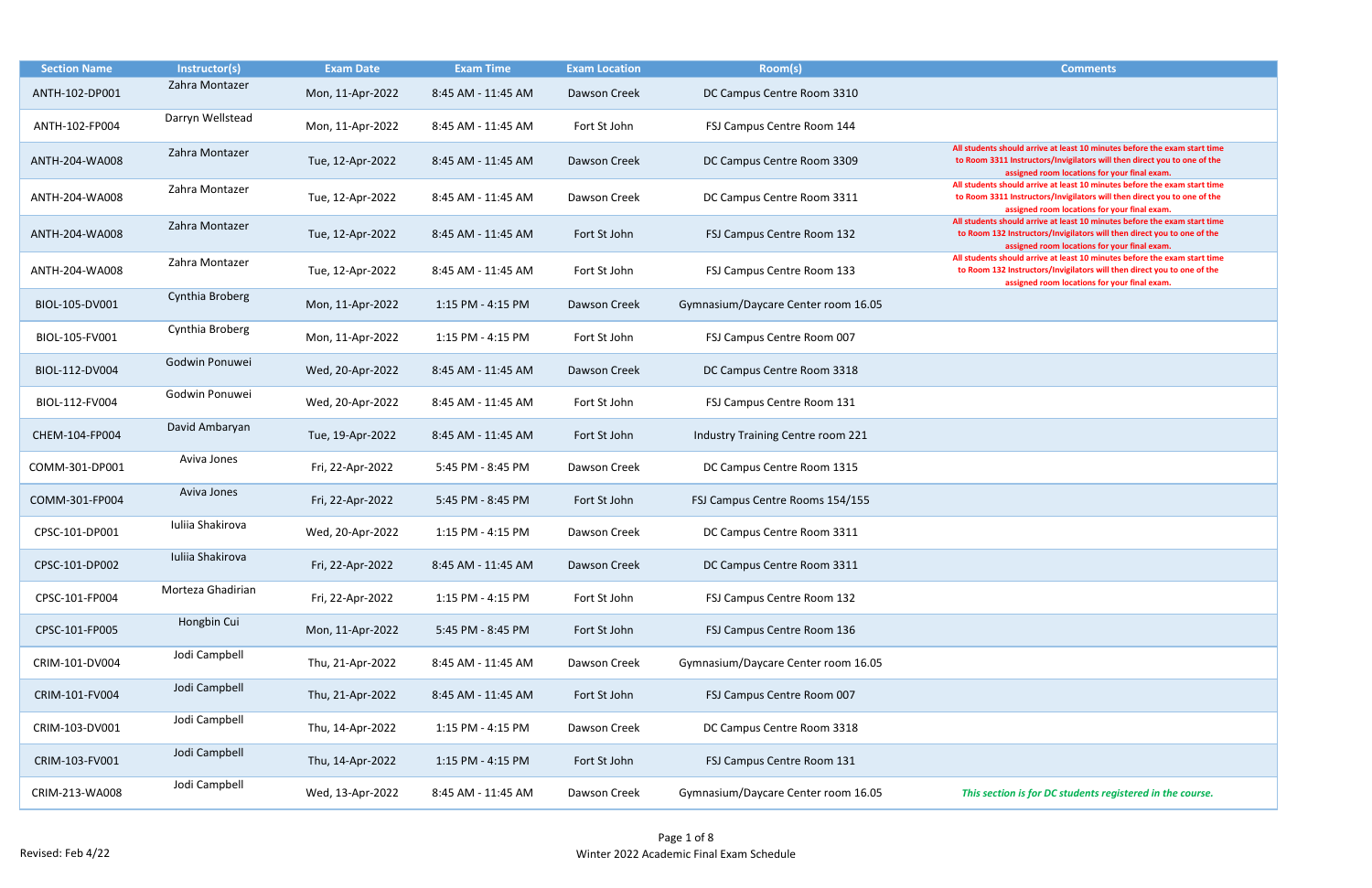| <b>Section Name</b> | Instructor(s)          | <b>Exam Date</b> | <b>Exam Time</b>   | <b>Exam Location</b> | Room(s)                              | <b>Comments</b>                                            |
|---------------------|------------------------|------------------|--------------------|----------------------|--------------------------------------|------------------------------------------------------------|
| CRIM-213-WA008      | Jodi Campbell          | Wed, 13-Apr-2022 | 8:45 AM - 11:45 AM | Fort St John         | FSJ Campus Centre Room 007           | This section is for FSJ students registered in the course. |
| CRIM-213-WA008      | Jodi Campbell          | Wed, 13-Apr-2022 | 8:45 AM - 11:45 AM | <b>Tumbler Ridge</b> | Tumbler Ridge Campus Centre Room 111 | This section is for TR students registered in the course.  |
| ECON-102-DP001      | Brandon-Lee MacKinnon  | Tue, 19-Apr-2022 | 8:45 AM - 11:45 AM | Dawson Creek         | Gymnasium/Daycare Center room 16.05  |                                                            |
| ECON-102-FP004      | Issoufou Soumaila      | Thu, 21-Apr-2022 | 8:45 AM - 11:45 AM | Fort St John         | FSJ Campus Centre Room 007           |                                                            |
| ECON-105-DP001      | Brandon-Lee MacKinnon  | Wed, 13-Apr-2022 | 1:15 PM - 4:15 PM  | Dawson Creek         | Gymnasium/Daycare Center room 16.05  |                                                            |
| ECON-105-FP004      | Issoufou Soumaila      | Mon, 11-Apr-2022 | 8:45 AM - 11:45 AM | Fort St John         | FSJ Campus Centre Room 007           |                                                            |
| ENGG-120-FP004      | <b>Richard Woolley</b> | Fri, 22-Apr-2022 | 1:15 PM - 4:15 PM  | Fort St John         | FSJ Campus Centre Room 128           |                                                            |
| ENGG-125-FP004      | Morteza Ghadirian      | Wed, 20-Apr-2022 | 1:15 PM - 4:15 PM  | Fort St John         | FSJ Campus Centre Room 128           |                                                            |
| ENGL-099-DP001      | Nicholas Dinshaw       | Mon, 11-Apr-2022 | 8:45 AM - 11:45 AM | Dawson Creek         | DC Campus Centre Room 2310           |                                                            |
| ENGL-099-FP005      | Mary Johnson           | Wed, 13-Apr-2022 | 5:45 PM - 8:45 PM  | Fort St John         | FSJ Campus Centre Room 129           |                                                            |
| ENGL-100-DP001      | <b>Heather Harper</b>  | Tue, 19-Apr-2022 | 8:45 AM - 11:45 AM | Dawson Creek         | DC Campus Centre Room 3311           |                                                            |
| ENGL-100-FP004      | Emily Leach            | Mon, 11-Apr-2022 | 1:15 PM - 4:15 PM  | Fort St John         | FSJ Campus Centre Room 007           |                                                            |
| ENGL-100-FP006      | Pamela den Ouden       | Tue, 19-Apr-2022 | 1:15 PM - 4:15 PM  | Fort St John         | FSJ Campus Centre Room 119           |                                                            |
| ENGL-100-FP006      | Pamela den Ouden       | Tue, 19-Apr-2022 | 1:15 PM - 4:15 PM  | Fort St John         | FSJ Campus Centre Room 120           |                                                            |
| ENGL-100-WA008      | Pamela den Ouden       | Thu, 14-Apr-2022 | 5:45 PM - 8:45 PM  | Dawson Creek         | DC Campus Centre Room 3311           | This section is for DC students registered in the course.  |
| ENGL-100-WA008      | Pamela den Ouden       | Thu, 14-Apr-2022 | 5:45 PM - 8:45 PM  | Fort St John         | FSJ Campus Centre Room 132           | This section is for FSJ students registered in the course. |
| ENGL-100-WA008      | Pamela den Ouden       | Thu, 14-Apr-2022 | 5:45 PM - 8:45 PM  | Fort Nelson          | FN Campus Centre room 102            | This section is for FN students registered in the course.  |
| ENGL-110-DP001      | Aviva Jones            | Thu, 21-Apr-2022 | 5:45 PM - 8:45 PM  | Dawson Creek         | DC Campus Centre Room 2310           |                                                            |
| ENGL-110-DP002      | Nicholas Dinshaw       | Tue, 19-Apr-2022 | 1:15 PM - 4:15 PM  | Dawson Creek         | DC Campus Centre Room 3310           |                                                            |
| ENGL-110-FP004      | <b>Emily Leach</b>     | Fri, 22-Apr-2022 | 5:45 PM - 8:45 PM  | Fort St John         | FSJ Campus Centre Room 007           |                                                            |
| ENGL-110-FP005      | <b>Emily Leach</b>     | Fri, 22-Apr-2022 | 5:45 PM - 8:45 PM  | Fort St John         | FSJ Campus Centre Room 007           |                                                            |

| <b>Comments</b>                                  |
|--------------------------------------------------|
| on is for FSJ students registered in the course. |
| on is for TR students registered in the course.  |
|                                                  |
|                                                  |
|                                                  |
|                                                  |
|                                                  |
|                                                  |
|                                                  |
|                                                  |
|                                                  |
|                                                  |
|                                                  |
|                                                  |
|                                                  |
|                                                  |
|                                                  |
|                                                  |
|                                                  |
| on is for DC students registered in the course.  |
| on is for FSJ students registered in the course. |
| on is for FN students registered in the course.  |
|                                                  |
|                                                  |
|                                                  |
|                                                  |
|                                                  |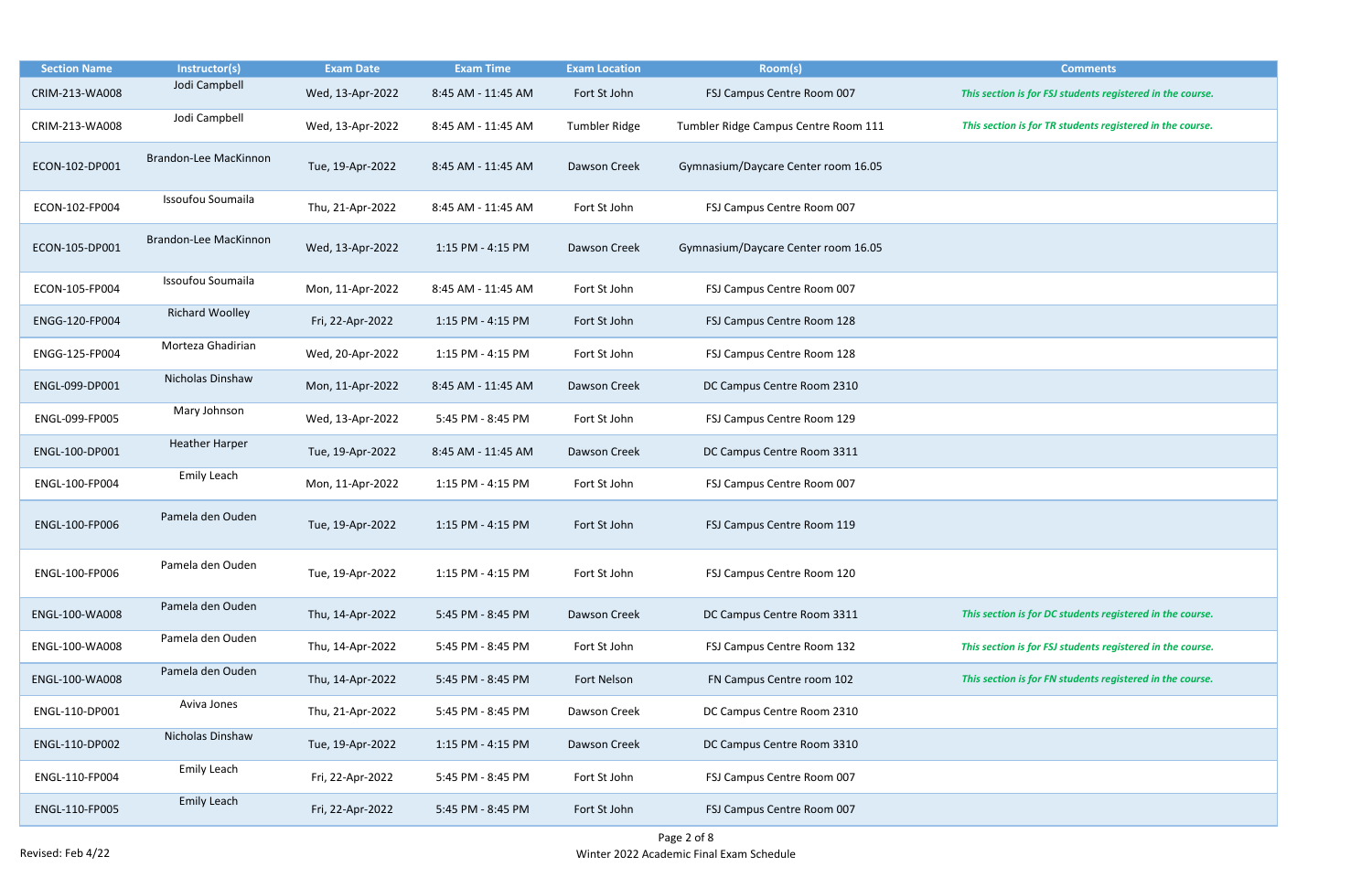| <b>Section Name</b> | Instructor(s)         | <b>Exam Date</b> | <b>Exam Time</b>   | <b>Exam Location</b> | Room(s)                              | <b>Comments</b>                                            |
|---------------------|-----------------------|------------------|--------------------|----------------------|--------------------------------------|------------------------------------------------------------|
| ENGL-110-FP006      | Mary Johnson          | Wed, 20-Apr-2022 | 1:15 PM - 4:15 PM  | Fort St John         | FSJ Campus Centre Room 129           |                                                            |
| ENGL-110-FP006      | Mary Johnson          | Wed, 20-Apr-2022 | 1:15 PM - 4:15 PM  | Fort St John         | FSJ Campus Centre Room 132           |                                                            |
| ENGL-110-FP006      | Mary Johnson          | Wed, 20-Apr-2022 | 1:15 PM - 4:15 PM  | Fort St John         | FSJ Campus Centre Room 133           |                                                            |
| ENGL-111-WA008      | <b>Heather Harper</b> | Wed, 20-Apr-2022 | 6:15 PM - 9:15 PM  | Dawson Creek         | DC Campus Centre Room 3309           | This section is for DC students registered in the course.  |
| ENGL-111-WA008      | <b>Heather Harper</b> | Wed, 20-Apr-2022 | 6:15 PM - 9:15 PM  | Fort St John         | FSJ Campus Centre Room 136           | This section is for FSJ students registered in the course. |
| ENGL-111-WA008      | <b>Heather Harper</b> | Wed, 20-Apr-2022 | 6:15 PM - 9:15 PM  | Chetwynd             | CH Campus Centre room 121            | This section is for CH students registered in the course.  |
| ENGL-111-WA008      | <b>Heather Harper</b> | Wed, 20-Apr-2022 | 6:15 PM - 9:15 PM  | <b>Tumbler Ridge</b> | Tumbler Ridge Campus Centre Room 106 | This section is for TR students registered in the course.  |
| ENGL-230-FP004      | Sanjay Tewari         | Mon, 11-Apr-2022 | 1:15 PM - 4:15 PM  | Fort St John         | FSJ Campus Centre Room 007           |                                                            |
| FNST-102-DV004      | Eva St Jean           | Wed, 20-Apr-2022 | 8:45 AM - 11:45 AM | Dawson Creek         | DC Campus Centre Room 3311           |                                                            |
| FNST-102-FV004      | Eva St Jean           | Wed, 20-Apr-2022 | 8:45 AM - 11:45 AM | Fort St John         | FSJ Campus Centre Room 132           |                                                            |
| FNST-102-FV004      | Eva St Jean           | Wed, 20-Apr-2022 | 8:45 AM - 11:45 AM | Fort St John         | FSJ Campus Centre Room 133           |                                                            |
| FNST-102-WS004      | Eva St Jean           | Wed, 20-Apr-2022 | 8:45 AM - 11:45 AM | Chetwynd             | CH Campus Centre room 121            | This section is for CH students registered in the course.  |
| FRST-225-FP004      | Shellie English       | Wed, 20-Apr-2022 | 1:15 PM - 4:15 PM  | Fort St John         | FSJ Campus Centre Room 150           |                                                            |
| GEOG-112-DV004      | <b>Tuviere Omeru</b>  | Thu, 14-Apr-2022 | 8:45 AM - 11:45 AM | Dawson Creek         | DC Campus Centre Room 3318           |                                                            |
| GEOG-112-FV004      | <b>Tuviere Omeru</b>  | Thu, 14-Apr-2022 | 8:45 AM - 11:45 AM | Fort St John         | FSJ Campus Centre Room 131           |                                                            |
| GEOG-112-TV004      | <b>Tuviere Omeru</b>  | Thu, 14-Apr-2022 | 8:45 AM - 11:45 AM | <b>Tumbler Ridge</b> | Tumbler Ridge Campus Centre Room 111 |                                                            |
| HADM-320-DP001      | Kendra Kiss           | Wed, 13-Apr-2022 | 5:45 PM - 8:45 PM  | Dawson Creek         | DC Campus Centre Room 1319           |                                                            |
| HADM-330-DP001      | Kendra Kiss           | Wed, 13-Apr-2022 | 1:15 PM - 4:15 PM  | Dawson Creek         | DC Campus Centre Room 1315           |                                                            |
| HIST-103-DV001      | Rob-Roy Douglas       | Tue, 19-Apr-2022 | 1:15 PM - 4:15 PM  | Dawson Creek         | DC Campus Centre Room 3318           |                                                            |
| HIST-103-FV001      | Rob-Roy Douglas       | Tue, 19-Apr-2022 | 1:15 PM - 4:15 PM  | Fort St John         | FSJ Campus Centre Room 131           |                                                            |
| HIST-220-WA008      | Eva St Jean           | Tue, 12-Apr-2022 | 5:45 PM - 8:45 PM  | Dawson Creek         | DC Campus Centre Room 3304           | This section is for DC students registered in the course.  |
| HIST-220-WA008      | Eva St Jean           | Tue, 12-Apr-2022 | 5:45 PM - 8:45 PM  | Fort St John         | FSJ Campus Centre Room 136           | This section is for FSJ students registered in the course. |
| HIST-220-WA008      | Eva St Jean           | Tue, 12-Apr-2022 | 5:45 PM - 8:45 PM  | Chetwynd             | CH Campus Centre room 121            | This section is for CH students registered in the course.  |

| <b>Comments</b>                                 |
|-------------------------------------------------|
|                                                 |
|                                                 |
|                                                 |
|                                                 |
|                                                 |
| In is for DC students registered in the course. |
| n is for FSJ students registered in the course. |
| In is for CH students registered in the course. |
| In is for TR students registered in the course. |
|                                                 |
|                                                 |
|                                                 |
|                                                 |
| In is for CH students registered in the course. |
|                                                 |
|                                                 |
|                                                 |
|                                                 |
|                                                 |
|                                                 |
|                                                 |
|                                                 |
| In is for DC students registered in the course. |
| n is for FSJ students registered in the course. |
| In is for CH students registered in the course. |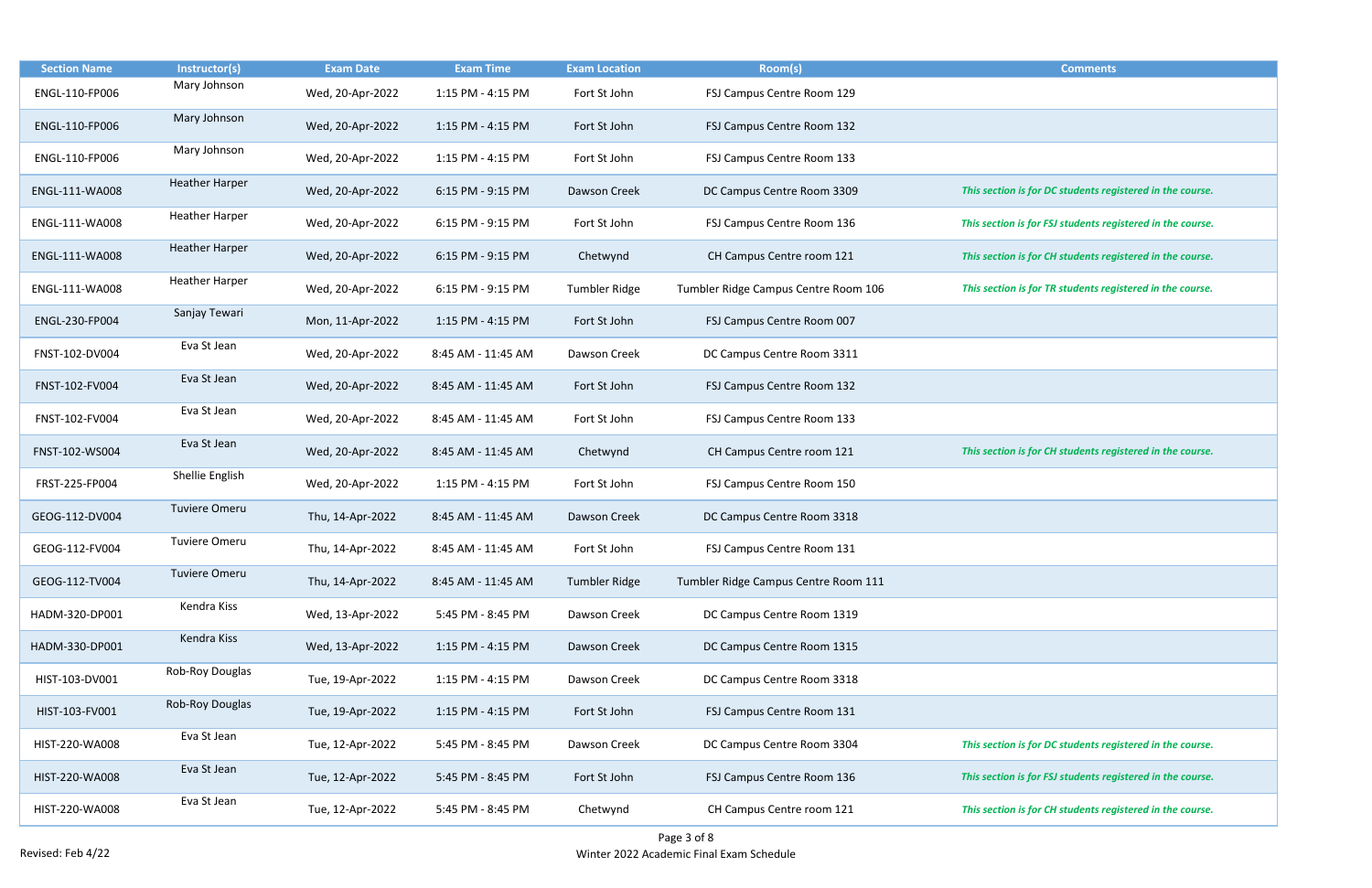| <b>Section Name</b> | Instructor(s)        | <b>Exam Date</b> | <b>Exam Time</b>   | <b>Exam Location</b> | Room(s)                        | <b>Comments</b>                                            |
|---------------------|----------------------|------------------|--------------------|----------------------|--------------------------------|------------------------------------------------------------|
| ITEC-210-FP004      | Salil Ghosh          | Tue, 12-Apr-2022 | 1:15 PM - 4:15 PM  | Fort St John         | FSJ Campus Centre Room 132     |                                                            |
| ITEC-220-FP004      | Salil Ghosh          | Wed, 13-Apr-2022 | 8:45 AM - 11:45 AM | Fort St John         | FSJ Campus Centre Room 132     |                                                            |
| ITEC-240-FP004      | Salil Ghosh          | Fri, 22-Apr-2022 | 8:45 AM - 11:45 AM | Fort St John         | FSJ Campus Centre Room 132     |                                                            |
| ITEC-320-FP004      | Salil Ghosh          | Tue, 19-Apr-2022 | 1:15 PM - 4:15 PM  | Fort St John         | FSJ Campus Centre Room 132     |                                                            |
| LAND-280-FP004      | Tanya Sharko         | Fri, 22-Apr-2022 | 1:15 PM - 4:15 PM  | Fort St John         | FSJ Campus Centre Room 119     |                                                            |
| LAND-280-FP004      | Tanya Sharko         | Fri, 22-Apr-2022 | 1:15 PM - 4:15 PM  | Fort St John         | FSJ Campus Centre Room 120     |                                                            |
| MATH-102-FP004      | Hongbin Cui          | Wed, 13-Apr-2022 | 5:45 PM - 8:45 PM  | Fort St John         | FSJ Campus Centre Room 150     |                                                            |
| MATH-104-WA008      | Hongbin Cui          | Sat, 23-Apr-2022 | 1:15 PM - 4:15 PM  | Dawson Creek         | DC Campus Centre Room 3310     | This section is for DC students registered in the course.  |
| MATH-104-WA008      | Hongbin Cui          | Sat, 23-Apr-2022 | 1:15 PM - 4:15 PM  | Fort St John         | FSJ Campus Centre Room 154/155 | This section is for FSJ students registered in the course. |
| MATH-152-FP004      | Hongbin Cui          | Mon, 11-Apr-2022 | 8:45 AM - 11:45 AM | Fort St John         | FSJ Campus Centre Room 154     |                                                            |
| MATH-152-FP004      | Hongbin Cui          | Mon, 11-Apr-2022 | 8:45 AM - 11:45 AM | Fort St John         | FSJ Campus Centre Room 155     |                                                            |
| MGMT-104-DP001      | Amna Khaliq          | Wed, 13-Apr-2022 | 5:45 PM - 8:45 PM  | Dawson Creek         | DC Campus Centre Room 1315     |                                                            |
| MGMT-104-FP004      | Claude Legare        | Tue, 19-Apr-2022 | 8:45 AM - 11:45 AM | Fort St John         | FSJ Campus Centre Room 132     |                                                            |
| MGMT-104-FP004      | Claude Legare        | Tue, 19-Apr-2022 | 8:45 AM - 11:45 AM | Fort St John         | FSJ Campus Centre Room 133     |                                                            |
| MGMT-104-WA008      | Amna Khaliq          | Thu, 21-Apr-2022 | 1:15 PM - 4:15 PM  | Dawson Creek         | DC Campus Centre Room 3309     | This section is for DC students registered in the course.  |
| MGMT-104-WA008      | Amna Khaliq          | Thu, 21-Apr-2022 | 1:15 PM - 4:15 PM  | Fort St John         | FSJ Campus Centre Room 129     | This section is for FSJ students registered in the course. |
| MGMT-107-DP001      | Amna Khaliq          | Thu, 21-Apr-2022 | 8:45 AM - 11:45 AM | Dawson Creek         | DC Campus Centre Room 1315     |                                                            |
| MGMT-107-FP004      | <b>Faisal Rashid</b> | Wed, 20-Apr-2022 | 8:45 AM - 11:45 AM | Fort St John         | FSJ Campus Centre Room 154/155 |                                                            |
| MGMT-109-DP001      | Nicholas Dinshaw     | Thu, 14-Apr-2022 | 1:15 PM - 4:15 PM  | Dawson Creek         | DC Campus Centre Room 3310     |                                                            |
| MGMT-109-FP004      | Serdar Poyraz        | Wed, 20-Apr-2022 | 1:15 PM - 4:15 PM  | Fort St John         | FSJ Campus Centre Room 007     |                                                            |
| MGMT-120-DP001      | Marcelle Allen       | Mon, 11-Apr-2022 | 1:15 PM - 4:15 PM  | Dawson Creek         | DC Campus Centre Room 1315     |                                                            |
| MGMT-120-FP004      | Claude Legare        | Thu, 21-Apr-2022 | 8:45 AM - 11:45 AM | Fort St John         | FSJ Campus Centre Room 132     |                                                            |
| MGMT-120-FP004      | Claude Legare        | Thu, 21-Apr-2022 | 8:45 AM - 11:45 AM | Fort St John         | FSJ Campus Centre Room 133     |                                                            |

| <b>Comments</b>                                 |
|-------------------------------------------------|
|                                                 |
|                                                 |
|                                                 |
|                                                 |
|                                                 |
|                                                 |
|                                                 |
|                                                 |
|                                                 |
|                                                 |
|                                                 |
|                                                 |
|                                                 |
|                                                 |
|                                                 |
|                                                 |
|                                                 |
| In is for DC students registered in the course. |
|                                                 |
|                                                 |
| n is for FSJ students registered in the course. |
|                                                 |
|                                                 |
|                                                 |
|                                                 |
|                                                 |
|                                                 |
|                                                 |
|                                                 |
|                                                 |
|                                                 |
|                                                 |
|                                                 |
|                                                 |
| In is for DC students registered in the course. |
|                                                 |
| n is for FSJ students registered in the course. |
|                                                 |
|                                                 |
|                                                 |
|                                                 |
|                                                 |
|                                                 |
|                                                 |
|                                                 |
|                                                 |
|                                                 |
|                                                 |
|                                                 |
|                                                 |
|                                                 |
|                                                 |
|                                                 |
|                                                 |
|                                                 |
|                                                 |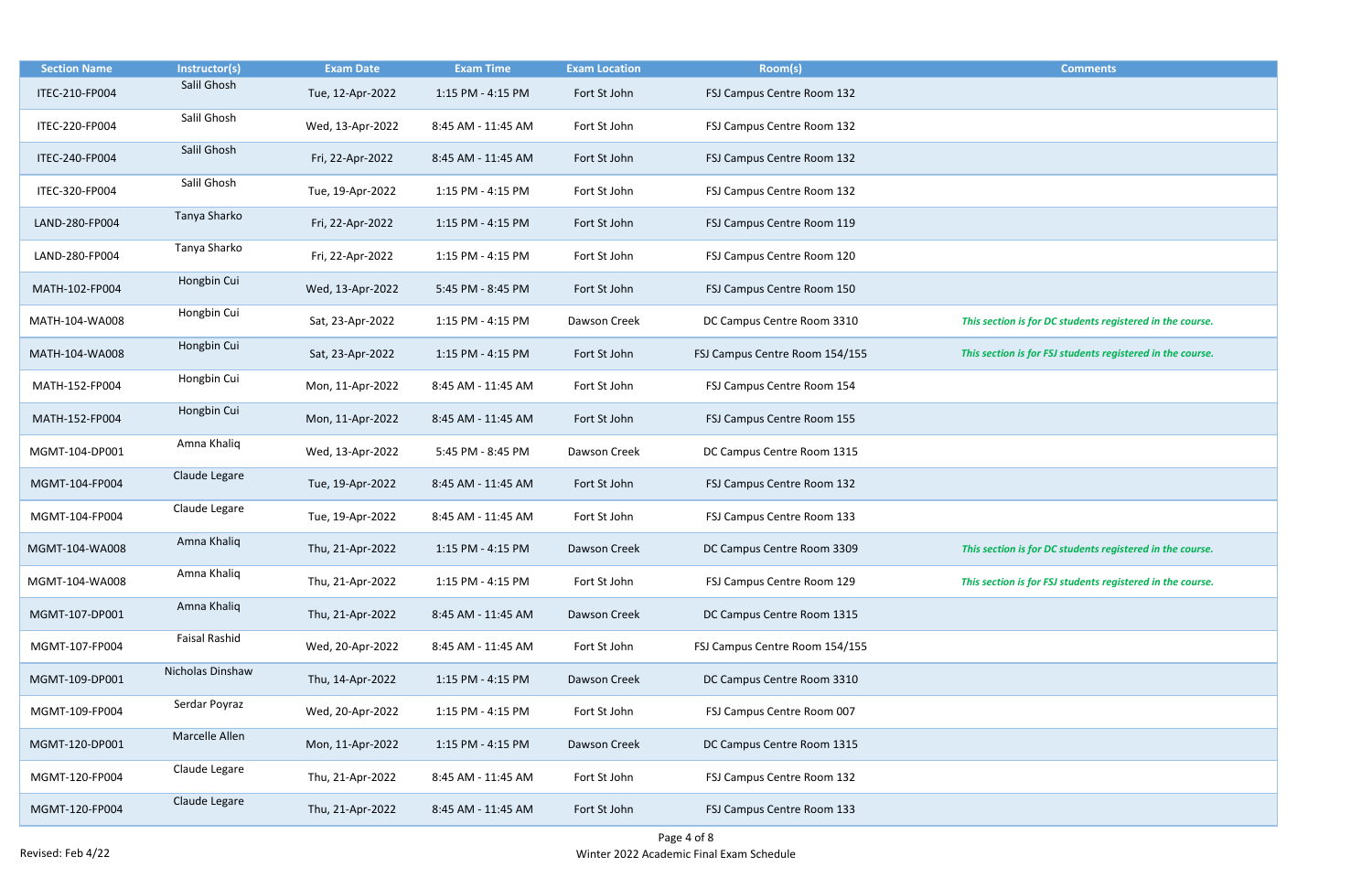| <b>Section Name</b> | Instructor(s)         | <b>Exam Date</b> | <b>Exam Time</b>   | <b>Exam Location</b> | Room(s)                             | <b>Comments</b>                                                                                                                                                                                    |
|---------------------|-----------------------|------------------|--------------------|----------------------|-------------------------------------|----------------------------------------------------------------------------------------------------------------------------------------------------------------------------------------------------|
| MGMT-150-DP001      | Brandon-Lee MacKinnon | Thu, 21-Apr-2022 | 5:45 PM - 8:45 PM  | Dawson Creek         | Gymnasium/Daycare Center room 16.05 |                                                                                                                                                                                                    |
| MGMT-150-FP004      | <b>Faisal Rashid</b>  | Thu, 14-Apr-2022 | 1:15 PM - 4:15 PM  | Fort St John         | FSJ Campus Centre Room 154/155      |                                                                                                                                                                                                    |
| MGMT-202-FP004      | Serdar Poyraz         | Tue, 12-Apr-2022 | 1:15 PM - 4:15 PM  | Fort St John         | FSJ Campus Centre Room 104          |                                                                                                                                                                                                    |
| MGMT-203-FP004      | Serdar Poyraz         | Tue, 19-Apr-2022 | 8:45 AM - 11:45 AM | Fort St John         | FSJ Campus Centre Room 131          |                                                                                                                                                                                                    |
| MGMT-204-DP001      | Amna Khaliq           | Wed, 20-Apr-2022 | 8:45 AM - 11:45 AM | Dawson Creek         | DC Campus Centre Room 1315          |                                                                                                                                                                                                    |
| MGMT-204-FP004      | Claude Legare         | Sat, 23-Apr-2022 | 8:45 AM - 11:45 AM | Fort St John         | FSJ Campus Centre Room 132          |                                                                                                                                                                                                    |
| MGMT-204-FP004      | Claude Legare         | Sat, 23-Apr-2022 | 8:45 AM - 11:45 AM | Fort St John         | FSJ Campus Centre Room 133          |                                                                                                                                                                                                    |
| MGMT-210-WA008      | Amna Khaliq           | Thu, 14-Apr-2022 | 8:45 AM - 11:45 AM | Dawson Creek         | DC Campus Centre Room 3311          | This section is for DC students registered in the course.                                                                                                                                          |
| MGMT-210-WA008      | Amna Khaliq           | Thu, 14-Apr-2022 | 8:45 AM - 11:45 AM | Fort St John         | FSJ Campus Centre Room 132          | This section is for FSJ students registered in the course.                                                                                                                                         |
| MGMT-217-FP004      | Joseph Ndiangui       | Wed, 13-Apr-2022 | 5:45 PM - 8:45 PM  | Fort St John         | FSJ Campus Centre Room 007          |                                                                                                                                                                                                    |
| MGMT-221-DP001      | Brandon-Lee MacKinnon | Mon, 11-Apr-2022 | 1:15 PM - 4:15 PM  | Dawson Creek         | Gymnasium/Daycare Center room 16.05 |                                                                                                                                                                                                    |
| MGMT-221-FP004      | Serdar Poyraz         | Mon, 11-Apr-2022 | 1:15 PM - 4:15 PM  | Fort St John         | FSJ Campus Centre Room 007          |                                                                                                                                                                                                    |
| MGMT-225-DP001      | Marcelle Allen        | Mon, 11-Apr-2022 | 8:45 AM - 11:45 AM | Dawson Creek         | DC Campus Centre Room 1315          |                                                                                                                                                                                                    |
| MGMT-225-FP004      | Claude Legare         | Wed, 20-Apr-2022 | 5:45 PM - 8:45 PM  | Fort St John         | FSJ Campus Centre Room 132          |                                                                                                                                                                                                    |
| MGMT-225-FP004      | Claude Legare         | Wed, 20-Apr-2022 | 5:45 PM - 8:45 PM  | Fort St John         | FSJ Campus Centre Room 133          |                                                                                                                                                                                                    |
| MGMT-228-WA008      | Barbara Jackson       | Fri, 22-Apr-2022 | 1:15 PM - 4:15 PM  | Dawson Creek         | DC Campus Centre Room 3311          | This section is for DC students registered in the course.                                                                                                                                          |
| MGMT-228-WA008      | Barbara Jackson       | Fri, 22-Apr-2022 | 1:15 PM - 4:15 PM  | Fort St John         | FSJ Campus Centre Room 129          | All students should arrive at least 10 minutes before the exam start tir<br>to Room 129 Instructors/Invigilators will then direct you to one of th<br>assigned room locations for your final exam. |
| MGMT-228-WA008      | Barbara Jackson       | Fri, 22-Apr-2022 | 1:15 PM - 4:15 PM  | Fort St John         | FSJ Campus Centre Room 133          | All students should arrive at least 10 minutes before the exam start tir<br>to Room 129 Instructors/Invigilators will then direct you to one of th<br>assigned room locations for your final exam. |
| MGMT-260-FP004      | Joseph Ndiangui       | Wed, 13-Apr-2022 | 1:15 PM - 4:15 PM  | Fort St John         | FSJ Campus Centre Room 154/155      |                                                                                                                                                                                                    |
| MGMT-261-DP001      | Brandon-Lee MacKinnon | Tue, 19-Apr-2022 | 1:15 PM - 4:15 PM  | Dawson Creek         | Gymnasium/Daycare Center room 16.05 |                                                                                                                                                                                                    |
| MGMT-261-FP004      | Joseph Ndiangui       | Thu, 21-Apr-2022 | 8:45 AM - 11:45 AM | Fort St John         | FSJ Campus Centre Room 154/155      |                                                                                                                                                                                                    |

| <b>Comments</b>                                                                                                                                      |
|------------------------------------------------------------------------------------------------------------------------------------------------------|
|                                                                                                                                                      |
|                                                                                                                                                      |
|                                                                                                                                                      |
|                                                                                                                                                      |
|                                                                                                                                                      |
|                                                                                                                                                      |
|                                                                                                                                                      |
|                                                                                                                                                      |
|                                                                                                                                                      |
|                                                                                                                                                      |
| This section is for DC students registered in the course.                                                                                            |
| This section is for FSJ students registered in the course.                                                                                           |
|                                                                                                                                                      |
|                                                                                                                                                      |
|                                                                                                                                                      |
|                                                                                                                                                      |
|                                                                                                                                                      |
|                                                                                                                                                      |
|                                                                                                                                                      |
|                                                                                                                                                      |
|                                                                                                                                                      |
| This section is for DC students registered in the course.                                                                                            |
| All students should arrive at least 10 minutes before the exam start time<br>to Room 129 Instructors/Invigilators will then direct you to one of the |
| assigned room locations for your final exam.<br>All students should arrive at least 10 minutes before the exam start time                            |
| to Room 129 Instructors/Invigilators will then direct you to one of the<br>assigned room locations for your final exam.                              |
|                                                                                                                                                      |
|                                                                                                                                                      |
|                                                                                                                                                      |
|                                                                                                                                                      |
|                                                                                                                                                      |
|                                                                                                                                                      |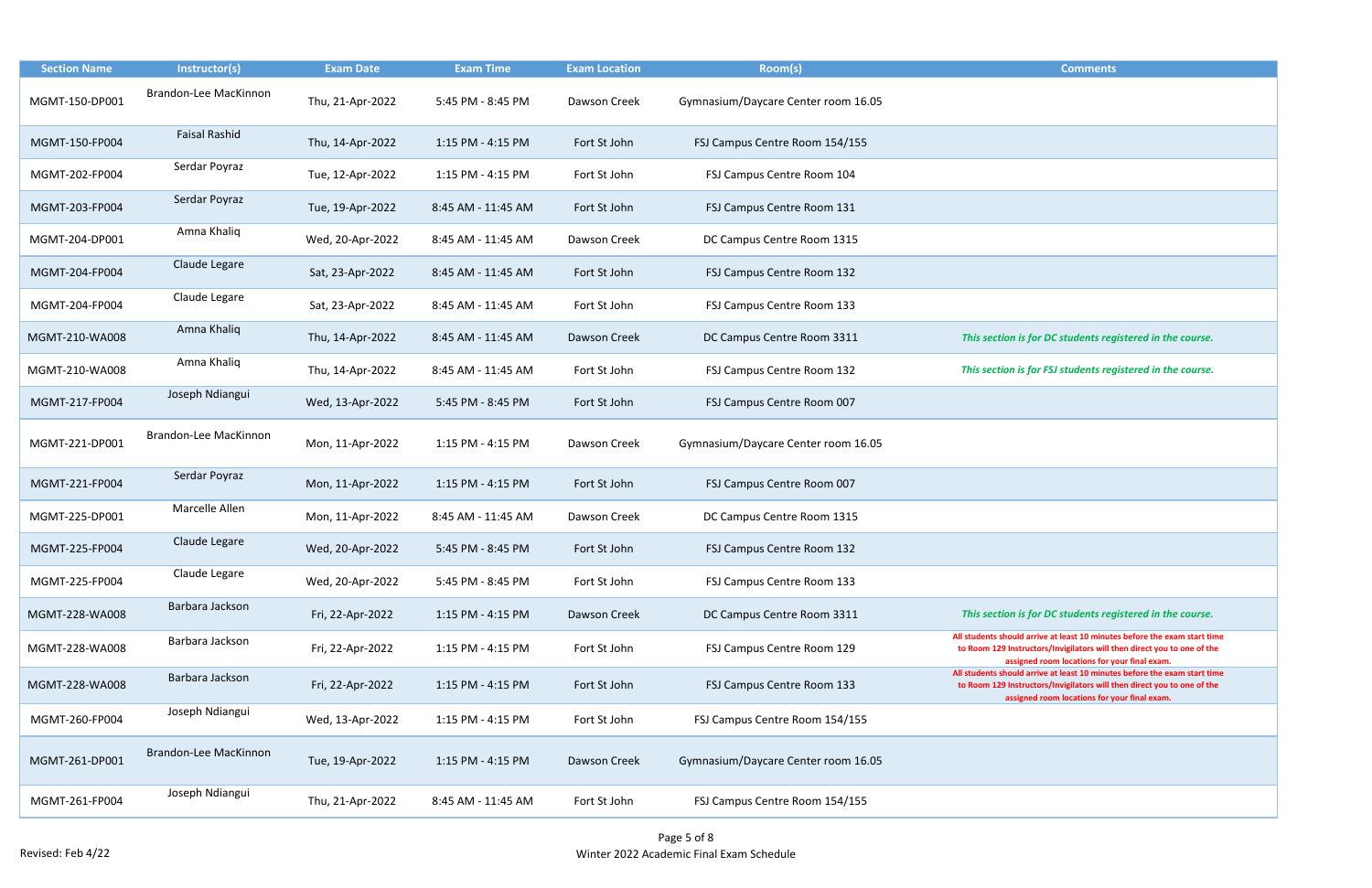| <b>Section Name</b> | Instructor(s)         | <b>Exam Date</b> | <b>Exam Time</b>   | <b>Exam Location</b> | Room(s)                              | <b>Comments</b>                                                                                                                                                                                     |
|---------------------|-----------------------|------------------|--------------------|----------------------|--------------------------------------|-----------------------------------------------------------------------------------------------------------------------------------------------------------------------------------------------------|
| MGMT-290-WA009      | Hongbin Cui           | Sat, 23-Apr-2022 | 1:15 PM - 4:15 PM  | Dawson Creek         | DC Campus Centre Room 3310           | This section is for DC students registered in the course.                                                                                                                                           |
| MGMT-290-WA009      | Hongbin Cui           | Sat, 23-Apr-2022 | 1:15 PM - 4:15 PM  | Fort St John         | FSJ Campus Centre Room 154/155       | This section is for FSJ students registered in the course.                                                                                                                                          |
| MGMT-295-WS001      | Brandon-Lee MacKinnon | Tue, 19-Apr-2022 | 5:45 PM - 8:45 PM  | Dawson Creek         | DC Campus Centre Room 3309           |                                                                                                                                                                                                     |
| MGMT-295-WS001      | Brandon-Lee MacKinnon | Tue, 19-Apr-2022 | 5:45 PM - 8:45 PM  | Dawson Creek         | DC Campus Centre Room 3311           |                                                                                                                                                                                                     |
| MGMT-295-WS001      | Brandon-Lee MacKinnon | Tue, 19-Apr-2022 | 5:45 PM - 8:45 PM  | Fort St John         | FSJ Campus Centre Room 132           |                                                                                                                                                                                                     |
| MGMT-295-WS001      | Brandon-Lee MacKinnon | Tue, 19-Apr-2022 | 5:45 PM - 8:45 PM  | Fort St John         | FSJ Campus Centre Room 133           |                                                                                                                                                                                                     |
| MGMT-301-DP001      | Marcelle Allen        | Thu, 21-Apr-2022 | 5:45 PM - 8:45 PM  | Dawson Creek         | DC Campus Centre Room 1315           |                                                                                                                                                                                                     |
| MGMT-301-FP004      | <b>Faisal Rashid</b>  | Tue, 19-Apr-2022 | 8:45 AM - 11:45 AM | Fort St John         | FSJ Campus Centre Room 154/155       |                                                                                                                                                                                                     |
| MGMT-302-FP004      | Joseph Ndiangui       | Thu, 21-Apr-2022 | 5:45 PM - 8:45 PM  | Fort St John         | FSJ Campus Centre Room 007           |                                                                                                                                                                                                     |
| MGMT-303-WA008      | Penny Gagnon          | Tue, 12-Apr-2022 | 8:45 AM - 11:45 AM | Dawson Creek         | DC Campus Centre Room 3309           | All students should arrive at least 10 minutes before the exam start tir<br>to Room 3311 Instructors/Invigilators will then direct you to one of tl<br>assigned room locations for your final exam. |
| MGMT-303-WA008      | Penny Gagnon          | Tue, 12-Apr-2022 | 8:45 AM - 11:45 AM | Dawson Creek         | DC Campus Centre Room 3311           | All students should arrive at least 10 minutes before the exam start tir<br>to Room 3311 Instructors/Invigilators will then direct you to one of th<br>assigned room locations for your final exam. |
| MGMT-303-WA008      | Penny Gagnon          | Tue, 12-Apr-2022 | 8:45 AM - 11:45 AM | Fort St John         | FSJ Campus Centre Room 132           | All students should arrive at least 10 minutes before the exam start til<br>to Room 132 Instructors/Invigilators will then direct you to one of the<br>assigned room locations for your final exam. |
| MGMT-303-WA008      | Penny Gagnon          | Tue, 12-Apr-2022 | 8:45 AM - 11:45 AM | Fort St John         | FSJ Campus Centre Room 133           | All students should arrive at least 10 minutes before the exam start tir<br>to Room 132 Instructors/Invigilators will then direct you to one of th<br>assigned room locations for your final exam.  |
| MGMT-430-DP001      | Marcelle Allen        | Thu, 21-Apr-2022 | 8:45 AM - 11:45 AM | Dawson Creek         | DC Campus Centre Room 1319           |                                                                                                                                                                                                     |
| MGMT-430-FP004      | Joseph Ndiangui       | Mon, 11-Apr-2022 | 5:45 PM - 8:45 PM  | Fort St John         | FSJ Campus Centre Room 007           |                                                                                                                                                                                                     |
| PALE-201-DV001      | Lisa Buckley          | Tue, 19-Apr-2022 | 6:15 PM - 9:15 PM  | Dawson Creek         | DC Campus Centre Room 3304           |                                                                                                                                                                                                     |
| PALE-201-FV001      | Lisa Buckley          | Tue, 19-Apr-2022 | 6:15 PM - 9:15 PM  | Fort St John         | FSJ Campus Centre Room 129           |                                                                                                                                                                                                     |
| PHIL-111-DV004      | Darryn Wellstead      | Thu, 21-Apr-2022 | 8:45 AM - 11:45 AM | Dawson Creek         | DC Campus Centre Room 3311           |                                                                                                                                                                                                     |
| PHIL-111-FV004      | Darryn Wellstead      | Thu, 21-Apr-2022 | 8:45 AM - 11:45 AM | Fort St John         | FSJ Campus Centre Room 131           |                                                                                                                                                                                                     |
| PHIL-111-TV004      | Darryn Wellstead      | Thu, 21-Apr-2022 | 8:45 AM - 11:45 AM | <b>Tumbler Ridge</b> | Tumbler Ridge Campus Centre Room 111 |                                                                                                                                                                                                     |

| <b>Comments</b>                                                                                                                                       |
|-------------------------------------------------------------------------------------------------------------------------------------------------------|
|                                                                                                                                                       |
| This section is for DC students registered in the course.                                                                                             |
| This section is for FSJ students registered in the course.                                                                                            |
|                                                                                                                                                       |
|                                                                                                                                                       |
|                                                                                                                                                       |
|                                                                                                                                                       |
|                                                                                                                                                       |
|                                                                                                                                                       |
|                                                                                                                                                       |
|                                                                                                                                                       |
|                                                                                                                                                       |
|                                                                                                                                                       |
|                                                                                                                                                       |
|                                                                                                                                                       |
|                                                                                                                                                       |
|                                                                                                                                                       |
| All students should arrive at least 10 minutes before the exam start time<br>to Room 3311 Instructors/Invigilators will then direct you to one of the |
| assigned room locations for your final exam.                                                                                                          |
| All students should arrive at least 10 minutes before the exam start time<br>to Room 3311 Instructors/Invigilators will then direct you to one of the |
| assigned room locations for your final exam.                                                                                                          |
| All students should arrive at least 10 minutes before the exam start time<br>to Room 132 Instructors/Invigilators will then direct you to one of the  |
| assigned room locations for your final exam.                                                                                                          |
| All students should arrive at least 10 minutes before the exam start time<br>to Room 132 Instructors/Invigilators will then direct you to one of the  |
| assigned room locations for your final exam.                                                                                                          |
|                                                                                                                                                       |
|                                                                                                                                                       |
|                                                                                                                                                       |
|                                                                                                                                                       |
|                                                                                                                                                       |
|                                                                                                                                                       |
|                                                                                                                                                       |
|                                                                                                                                                       |
|                                                                                                                                                       |
|                                                                                                                                                       |
|                                                                                                                                                       |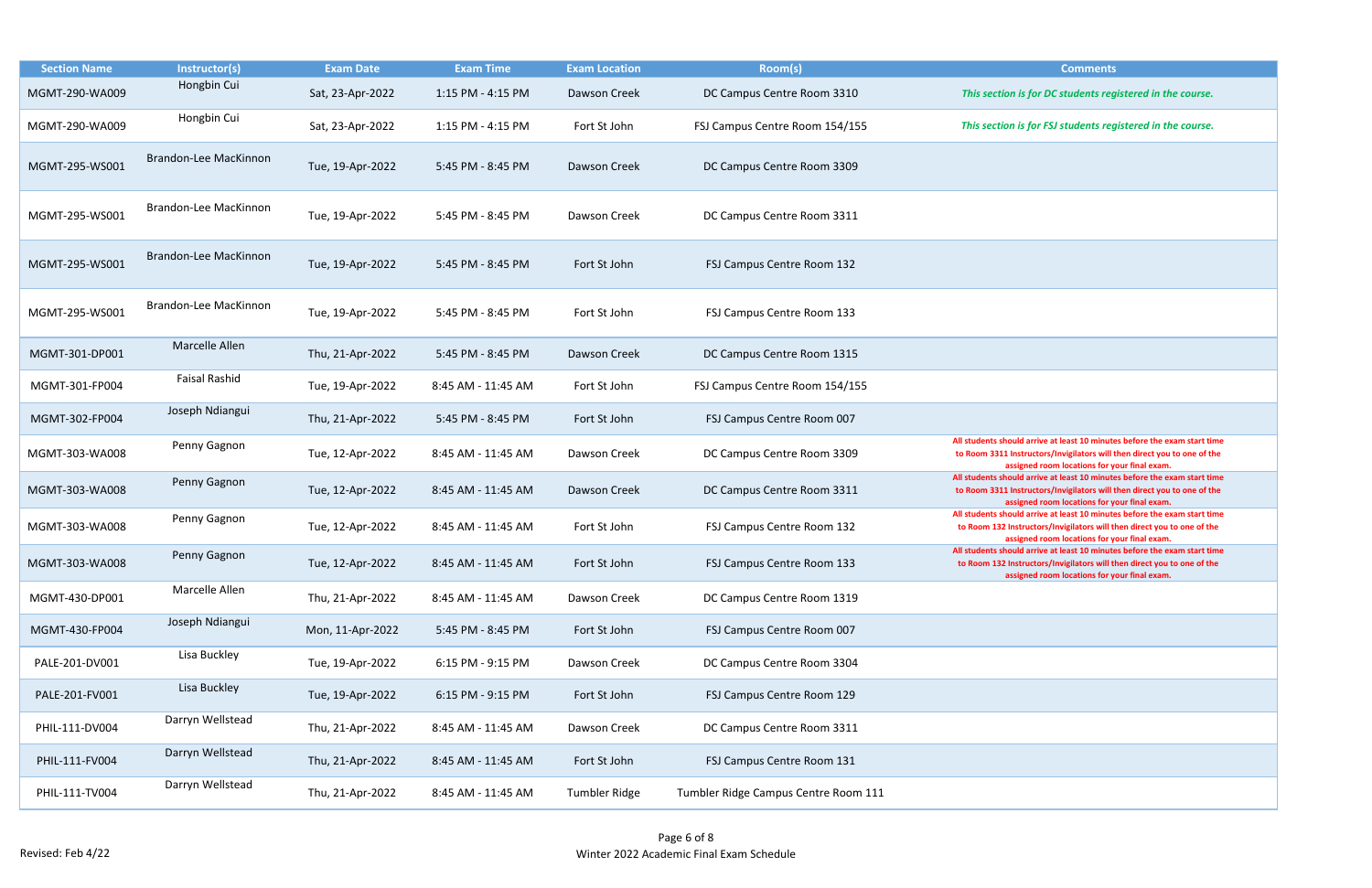| <b>Section Name</b> | Instructor(s)       | <b>Exam Date</b> | <b>Exam Time</b>   | <b>Exam Location</b> | Room(s)                              | <b>Comments</b>                                            |
|---------------------|---------------------|------------------|--------------------|----------------------|--------------------------------------|------------------------------------------------------------|
| PHYS-104-FP004      | Morteza Ghadirian   | Wed, 20-Apr-2022 | 8:45 AM - 11:45 AM | Fort St John         | Industry Training Centre Room 221    |                                                            |
| POLI-101-DV001      | Rob-Roy Douglas     | Tue, 19-Apr-2022 | 8:45 AM - 11:45 AM | Dawson Creek         | Gymnasium/Daycare Center room 16.05  |                                                            |
| POLI-101-FP004      | Eva St Jean         | Wed, 13-Apr-2022 | 1:15 PM - 4:15 PM  | Fort St John         | FSJ Campus Centre Room 132           |                                                            |
| POLI-101-FP004      | Eva St Jean         | Wed, 13-Apr-2022 | 1:15 PM - 4:15 PM  | Fort St John         | FSJ Campus Centre Room 133           |                                                            |
| POLI-101-TV001      | Rob-Roy Douglas     | Tue, 19-Apr-2022 | 8:45 AM - 11:45 AM | <b>Tumbler Ridge</b> | Tumbler Ridge Campus Centre Room 101 |                                                            |
| PSYC-102-DV001      | Tanya Clary         | Tue, 12-Apr-2022 | 1:15 PM - 4:15 PM  | Dawson Creek         | DC Campus Centre Room 3310           |                                                            |
| PSYC-102-FP004      | <b>Istvan Geczy</b> | Sat, 23-Apr-2022 | 8:45 AM - 11:45 AM | Fort St John         | FSJ Campus Centre Room 129           |                                                            |
| PSYC-102-FP004      | <b>Istvan Geczy</b> | Sat, 23-Apr-2022 | 8:45 AM - 11:45 AM | Fort St John         | FSJ Campus Centre Room 136           |                                                            |
| PSYC-220-DP001      | Tanya Clary         | Tue, 19-Apr-2022 | 8:45 AM - 11:45 AM | Dawson Creek         | DC Campus Centre Room 3310           |                                                            |
| PSYC-224-DP001      | Iuliia Shakirova    | Thu, 14-Apr-2022 | 1:15 PM - 4:15 PM  | Dawson Creek         | Gymnasium/Daycare Center room 16.05  |                                                            |
| PSYC-224-FP004      | <b>Istvan Geczy</b> | Mon, 11-Apr-2022 | 8:45 AM - 11:45 AM | Fort St John         | FSJ Campus Centre Room 132           |                                                            |
| PSYC-224-FP004      | <b>Istvan Geczy</b> | Mon, 11-Apr-2022 | 8:45 AM - 11:45 AM | Fort St John         | FSJ Campus Centre Room 133           |                                                            |
| PSYC-224-WA008      | Iuliia Shakirova    | Sat, 23-Apr-2022 | 5:45 PM - 8:45 PM  | Dawson Creek         | DC Campus Centre Room 3311           | This section is for DC students registered in the course.  |
| PSYC-224-WA008      | Iuliia Shakirova    | Sat, 23-Apr-2022 | 5:45 PM - 8:45 PM  | Fort St John         | FSJ Campus Centre Room 136           | This section is for FSJ students registered in the course. |
| PSYC-230-DP001      | Iuliia Shakirova    | Thu, 21-Apr-2022 | 1:15 PM - 4:15 PM  | Dawson Creek         | DC Campus Centre Room 3310           |                                                            |
| PSYC-235-FV004      | <b>Istvan Geczy</b> | Wed, 20-Apr-2022 | 1:15 PM - 4:15 PM  | Fort St John         | FSJ Campus Centre Room 129           |                                                            |
| PSYC-235-FV004      | <b>Istvan Geczy</b> | Wed, 20-Apr-2022 | 1:15 PM - 4:15 PM  | Fort St John         | FSJ Campus Centre Room 132           |                                                            |
| PSYC-235-FV004      | <b>Istvan Geczy</b> | Wed, 20-Apr-2022 | 1:15 PM - 4:15 PM  | Fort St John         | FSJ Campus Centre Room 133           |                                                            |
| PSYC-235-TV004      | <b>Istvan Geczy</b> | Wed, 20-Apr-2022 | 1:15 PM - 4:15 PM  | <b>Tumbler Ridge</b> | Tumbler Ridge Campus Centre Room 106 |                                                            |
| SOCI-102-DP001      | Zahra Montazer      | Mon, 11-Apr-2022 | 1:15 PM - 4:15 PM  | Dawson Creek         | DC Campus Centre Room 3311           |                                                            |
| SOCI-102-FP004      | Darryn Wellstead    | Mon, 11-Apr-2022 | 1:15 PM - 4:15 PM  | Fort St John         | FSJ Campus Centre Room 154           |                                                            |
| SOCI-102-FP004      | Darryn Wellstead    | Mon, 11-Apr-2022 | 1:15 PM - 4:15 PM  | Fort St John         | FSJ Campus Centre Room 155           |                                                            |
| SOCI-204-DV001      | Zahra Montazer      | Wed, 13-Apr-2022 | 1:15 PM - 4:15 PM  | Dawson Creek         | DC Campus Centre Room 3309           |                                                            |

| <b>Comments</b>                                 |  |  |  |  |  |  |  |
|-------------------------------------------------|--|--|--|--|--|--|--|
|                                                 |  |  |  |  |  |  |  |
|                                                 |  |  |  |  |  |  |  |
|                                                 |  |  |  |  |  |  |  |
|                                                 |  |  |  |  |  |  |  |
|                                                 |  |  |  |  |  |  |  |
|                                                 |  |  |  |  |  |  |  |
|                                                 |  |  |  |  |  |  |  |
|                                                 |  |  |  |  |  |  |  |
|                                                 |  |  |  |  |  |  |  |
|                                                 |  |  |  |  |  |  |  |
|                                                 |  |  |  |  |  |  |  |
|                                                 |  |  |  |  |  |  |  |
|                                                 |  |  |  |  |  |  |  |
|                                                 |  |  |  |  |  |  |  |
|                                                 |  |  |  |  |  |  |  |
|                                                 |  |  |  |  |  |  |  |
|                                                 |  |  |  |  |  |  |  |
| n is for DC students registered in the course.  |  |  |  |  |  |  |  |
| n is for FSJ students registered in the course. |  |  |  |  |  |  |  |
|                                                 |  |  |  |  |  |  |  |
|                                                 |  |  |  |  |  |  |  |
|                                                 |  |  |  |  |  |  |  |
|                                                 |  |  |  |  |  |  |  |
|                                                 |  |  |  |  |  |  |  |
|                                                 |  |  |  |  |  |  |  |
|                                                 |  |  |  |  |  |  |  |
|                                                 |  |  |  |  |  |  |  |
|                                                 |  |  |  |  |  |  |  |
|                                                 |  |  |  |  |  |  |  |
|                                                 |  |  |  |  |  |  |  |
|                                                 |  |  |  |  |  |  |  |
|                                                 |  |  |  |  |  |  |  |